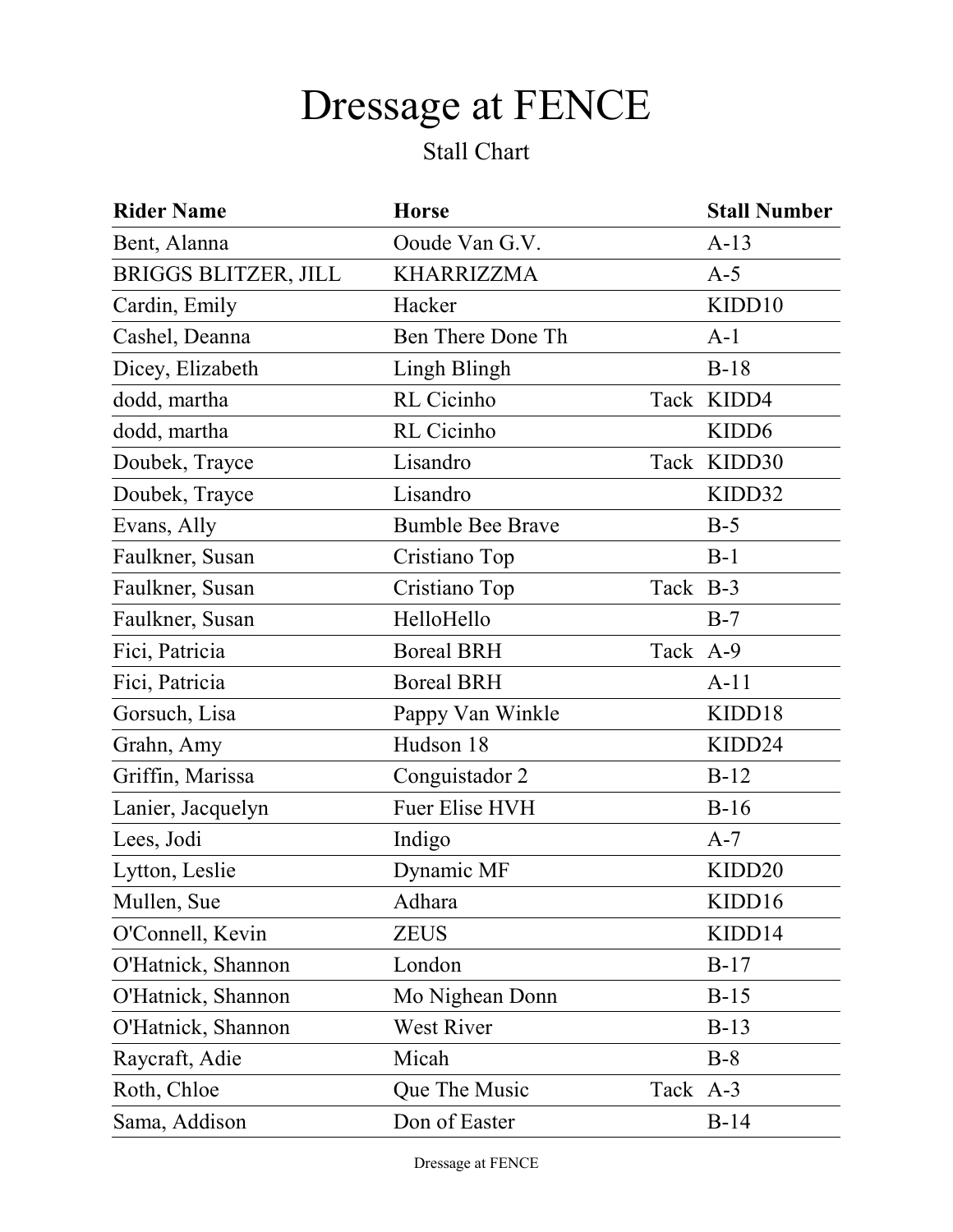| <b>Rider Name</b> | <b>Horse</b>        | <b>Stall Number</b> |
|-------------------|---------------------|---------------------|
| Schnake, Kacy     | Appealing Style     | $B-11$              |
| Shelnutt, Lara    | Poppyfields Tiger S | $B-4$               |
| Shelnutt, Lara    | Poppyfields Tiger S | Tack B-6            |
| Sinclair, Heather | Hamilton HKS        | KIDD <sub>2</sub>   |
| Springer, Sue     | Quater Boy          | KIDD28              |
| Zehnder, Geoff    | Pierre              | $B-2$               |